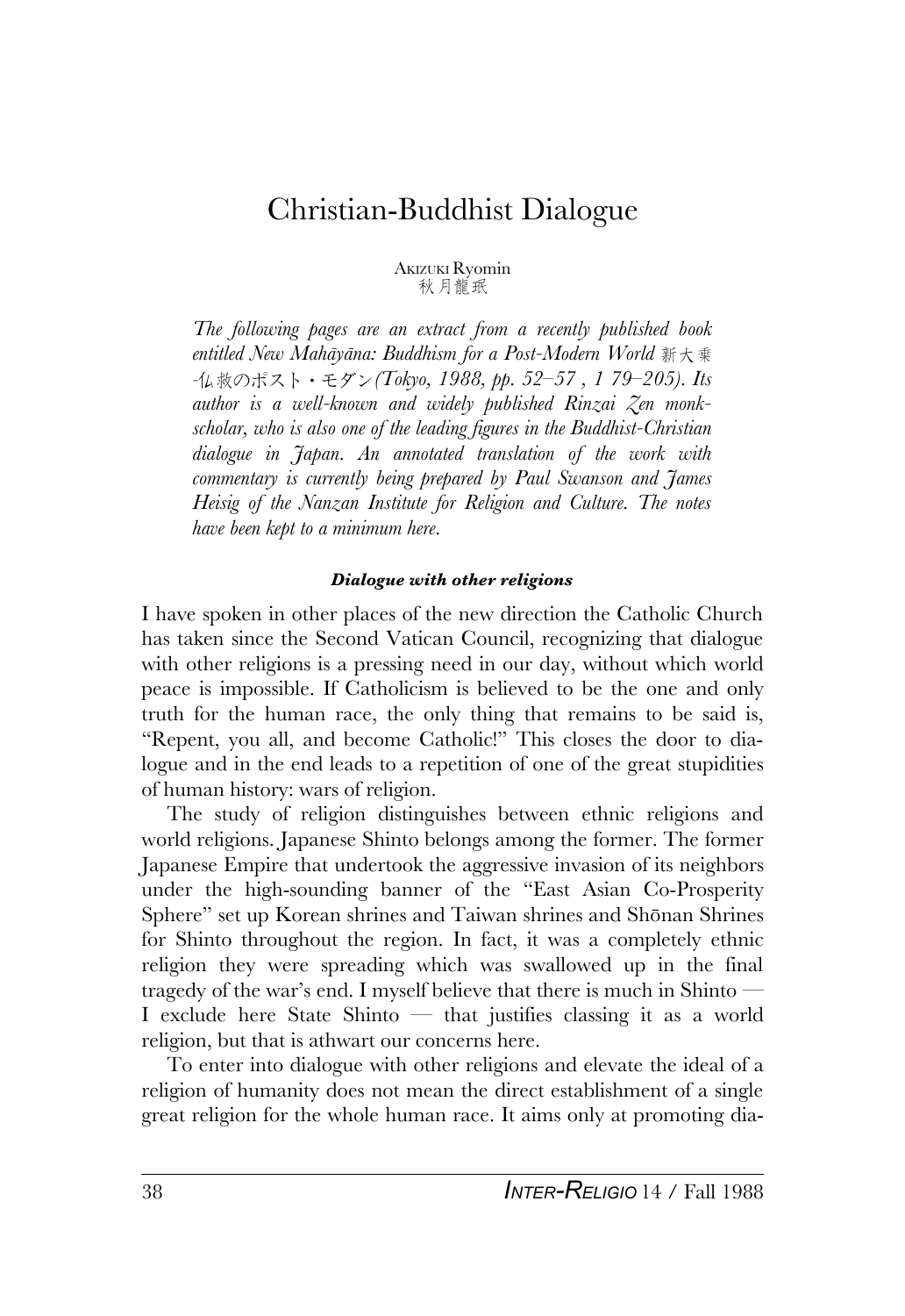logue at present among like-minded world religions in the present world in order to uncover what belongs to a "common ground." This is what I intend by the term "a religion of humanity."

The English thinker Arnold Toynbee, reputed to be the greatest historian of our century, noted at the conclusion of a well-known speech that a thousand years hence historians will look back at the twentieth century and remember it not for the struggle between liberalism and communism but for the momentous human discovery of the encounter between Christianity and Buddhism. For Toynbee, his strong hope seems to be that through the dialogue between Buddhism and Christianity, between East, and West, that began in the twentieth century, humans can discover a deeper humanity that is held in common and this will guide the history of humanity for the next ten centuries.

The dialogue between Christianity and Buddhism is being conducted on a global scale today. Just two years ago, on a visit to prepare a triennial international conference on Buddhism and Christianity, Professor David Chappell from the University of Hawaii remarked apropos of the change in climate: "A decade ago there were only 30 or 40 universities in the United States offering courses on Buddhism, but now there are hundreds of them. To be awarded a doctoral degree in Christian theology, such courses are as a rule obligatory."

Buddhism and Christianity have no doubt much in the way of common ground. The "Christ in me" of which Paul speaks when he says "It is not I that live but Christ who lives in me" (Gal. 2:20) may be considered to refer to the very same religious reality as "the true person of no rank" of whom Lin-chi speaks. For Paul "Christ in me" represents the true subject of the self; if not, one would have to think of him being "possessed" by Christ the way some people are possessed by animals. For me, the positing of an "original self' might serve as a common ground for true religion.

But the discovery of common ground does not justify the rushing to the conclusion that the two religions are saying exactly the same thing. When a Catholic priest practices *zazen*, for example, and claims to have accomplished the Great Matter,<sup>1</sup> this does not justify the conclusion that the same person is at one and the same time a Catholic priest and a Rinzai Zen master. In the last analysis, I have grave doubts about the consistency of such a posture. Or again, there is the question of drawing on the medieval Christian mystics to bring together the notions of "God" and "Absolute Nothingness." But is not Meister Eckhart still held to be a heretic by the Catholic church, despite the talk about having the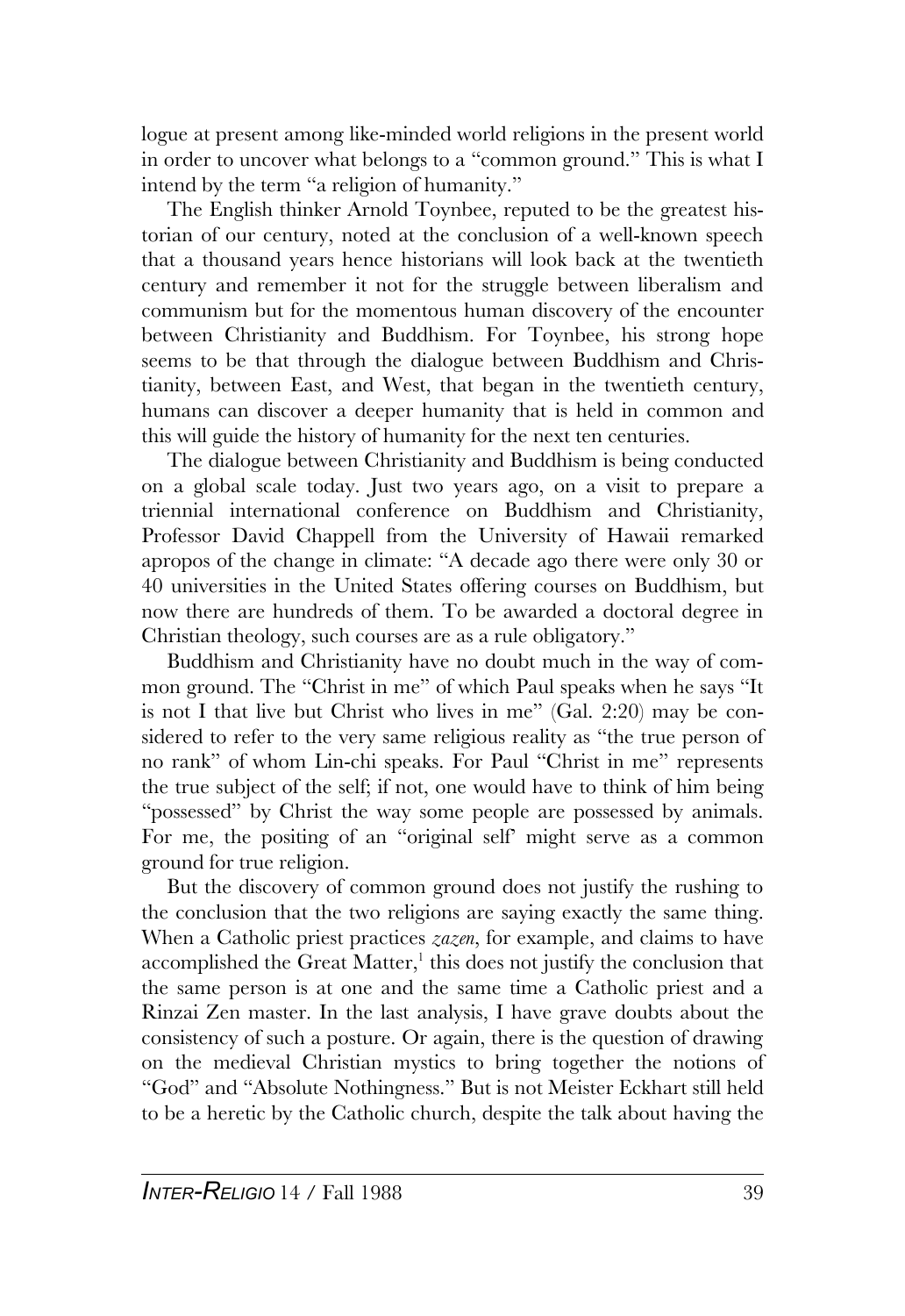condemnation lifted? In addition to searching for common ground between Buddhism and Christianity, therefore, it is the height of folly not to remain alert to their strict differences as well.

### *A Christian experience of Zen*

Permit me to recount one Christian's experience of profound interest for Buddhists.

One of the leading Christians of Japan today is the scholar Yagi Seiichi. His father being one of the close disciples of Uchimura Kanzō,<sup>2</sup> from his early years Yagi was raised in a family of the No-Church Movement, and in his youth he experienced a coming to awareness in the faith. As a graduate student at Tokyo University he spent a period of study abroad in Germany. At the time the level of understanding of things Japanese was extremely low in Germany and he found himself continually being asked things like, "Do you have automobiles in Japan?" "How many meals a day do the Japanese take?" If he would reply to the last question, "Three," he would be told, "That is how it is here, too!" Subjected to this kind of ridiculous, childish exchange, Yagi prepared a set of about a hundred well-chosen slides and showed them to the Germans whenever the occasion presented itself. Naturally, pictures of temples, statues of the Buddha, and Zen gardens were among the slides, which would invariably prompt the question, "What kind of a religion is Buddhism?" To his embarrassment, Yagi found that, even though he had attended lectures on the intellectual history of the Orient and had read several books on Buddhism, he was unable to give a reply. Again and again he was faced with his own ignorance of things Buddhist. As a scholar from Japan, which is a Buddhist country, devoting himself to the study of Christianity, this was the first time he realized how little he knew about Buddhism.

With that, he borrowed a number of books on Buddhism from a fellow foreign student from Japan. At the time he felt closer to Zen than to Shin Buddhism. Despite the numerous similarities between the figure of Shinran in today's True Pure Land Buddhism and Christianity, for one who confesses Jesus as the "Christ," the idea of converting to a Buddha like Amida Buddha of the Shin tradition, someone who was not the Christ, was unthinkable. At the same time, he felt no resistance in going into Zen Buddhism, which was utterly different from Christianity. Among the several books he read at the time was Suzuki Daisetsu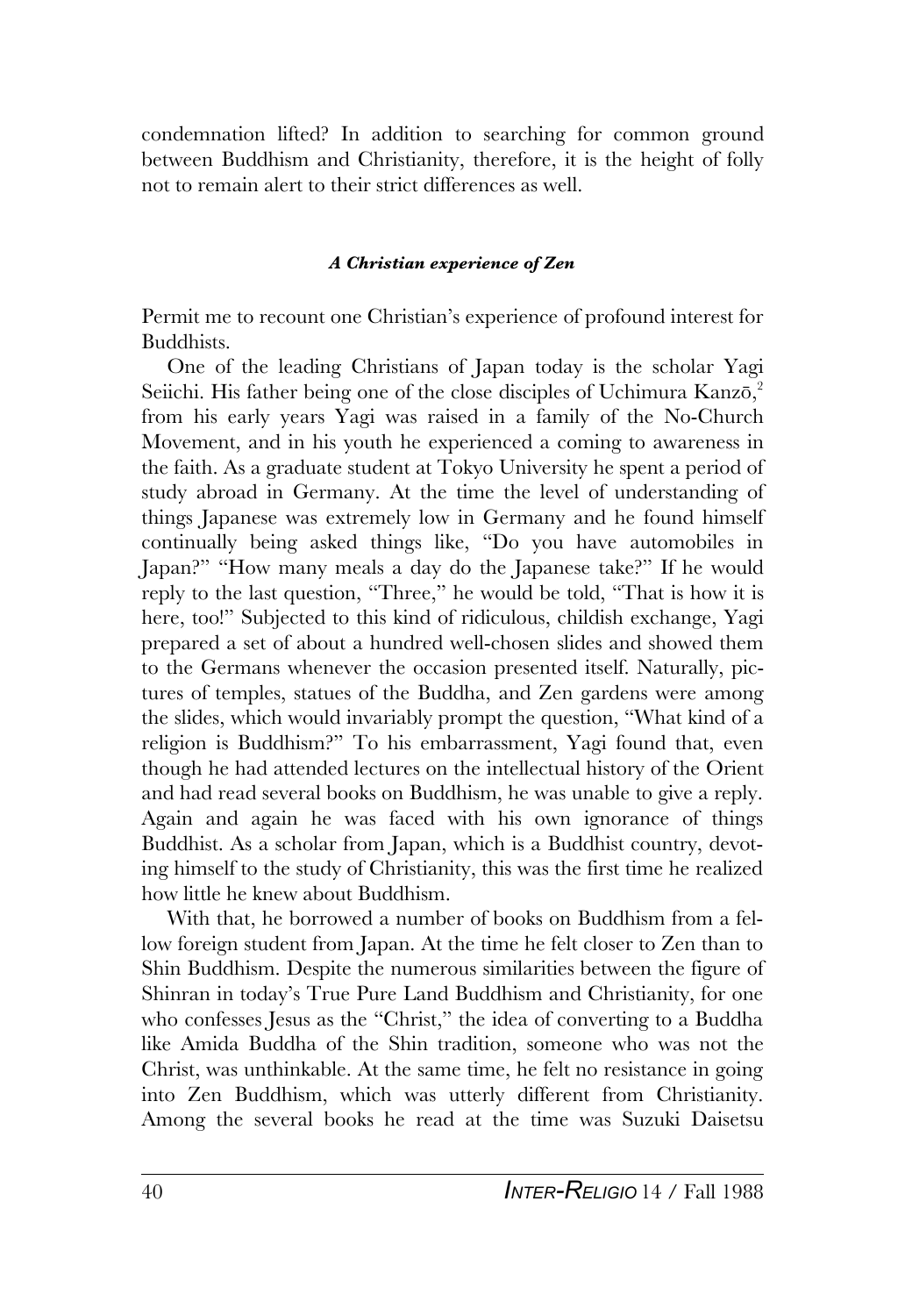Sensei's *On "No-Mind."* In that book, Daisetsu writes, "Put in Christian terms, 'no-mind' means 'Thy will be done."'<sup>3</sup> These kinds of statements were not unintelligible from a Christian standpoint, but the Zen *mondõ* (exchanges between master and disciple) had him completely stymied. In the end he had not the slightest idea what Zen was trying to say.

In this state of mind Yagi went to call on Professor Wilhelm Gundert, who had gone to Japan as a missionary where he taught university and secondary school. He remembered hearing that the man might be a cousin of Herman Hesse, who had written the celebrated novel on the life of the Buddha, Siddhartha. When in Japan he had had contact with the No-Church of Uchimura Kanzõ and become acquainted with Yagi's own father, who asked his son to visit the Professor while he was in Germany.

Professor Gundert had come to foster a deep interest in Buddhism from his experience in Japan. Upon returning to his native Germany, he took up a post as professor in Hamburg University's Department of Japanese Studies and later went on to become president of the university. After retirement, he moved to a house in the picturesque southern German town of Ulm on the banks of the Danube, where he devoted himself to a German translation of the Hekiganroku. Eventually he was to complete his translation of this important treasure of Japanese and Chinese Zen dating from the twelfth century has been called "the primary text of the sect," but when Yagi and another friend from Japan visited him in August of 1951, he was still in the midst of his labors.

It may have been on that first visit or perhaps on a later one that the old professor saw Yagi off to the station and presented him with an offprint of the translation of the first part of the Hekiganroku. Yagi himself thinks that it may have had something to do with the fact that the first time his father and Gundert Sensei had met in Japan, the latter had talked incessantly of Bodhidharma.

The offprint presented the original Chinese with its corresponding German translation on facing pages and included a commentary by Professor Gundert. After his traveling companion left the train at Mainz, Yagi boarded an express train for the return trip from Ulm to Göttingen. During the four hour voyage he read through the German translation of the *Hekiganroku*. Having read books on Zen by Suzuki with the feeling that he half-understood what Zen was about, Yagi threw himself into the work reflectively.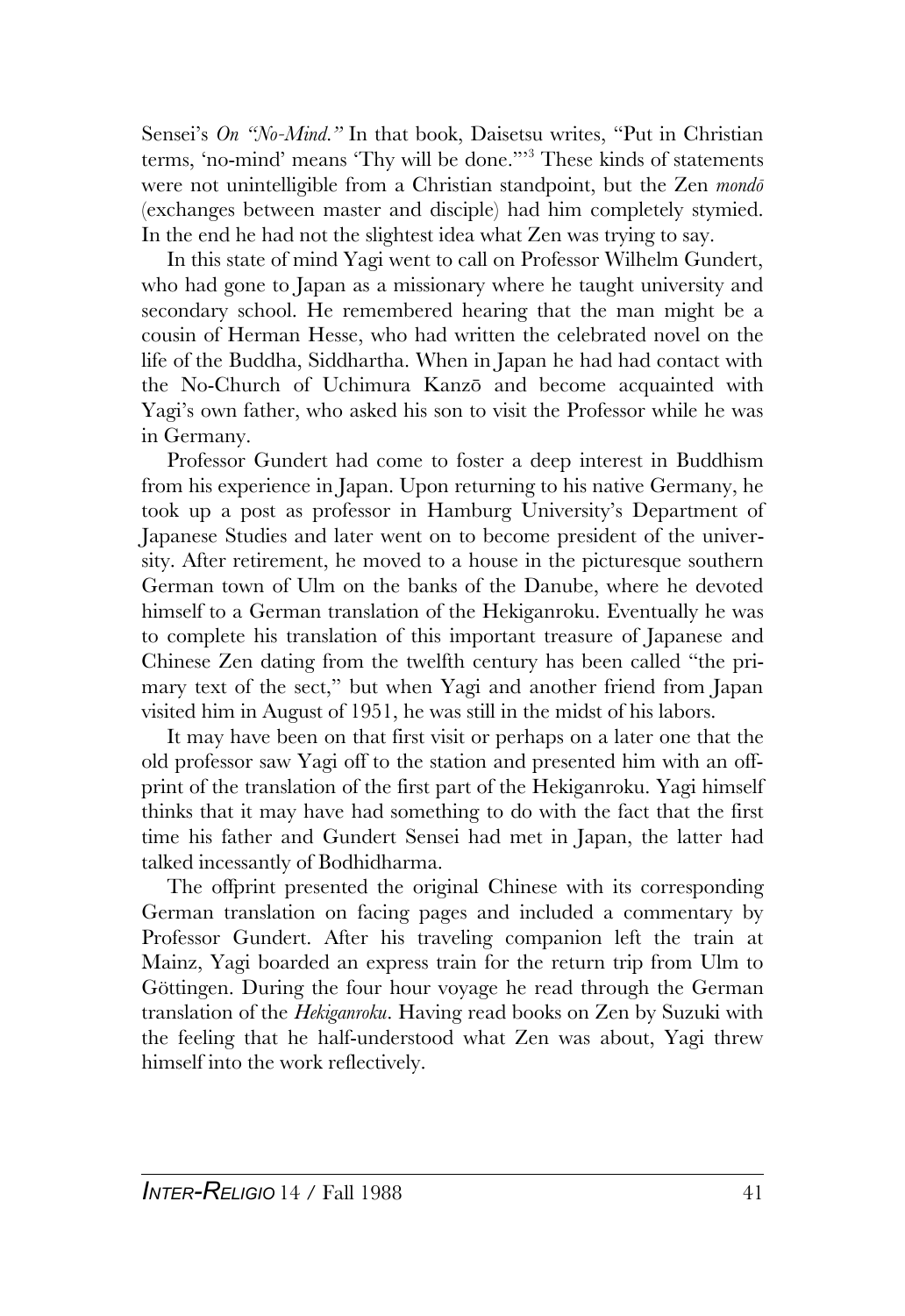Emperor Wu of Liang asked Bodhidharma, "What is the supreme meaning of the noble truth [of Buddhism]?" Bodhidharma said, "Wide open, nothing noble."<sup>4</sup>

He found it easy to read pensively as he was sitting alone in a fourseat section of the train. When he could not make sense of the Chinese he would turn to the German and vice-versa; and when he couldn't make sense of either, he would set the book aside and think. As he wrestled with the text, time passed unnoticed until in the end he was quite exhausted.

As he looked up, the train was just passing through Kassel. He looked out the window and watched absentmindedly as the rugged terrain sped by with its forest and fields. The rain had lifted and the clouds began to move aside to make room for the bright blue sky. His mind turned from its intense concentration on the problem of the "Wide open, nothing noble" and emptied itself in the clear sky above. All of a sudden the words return to his mind's eye in a flash, "Wide open, nothing noble." Without thinking he exclaimed aloud, "Aha!" and stood up from his seat. Sure enough, nothing had changed. Everything in the surroundings outside the window was exactly as it was before, and yet. . . it had become absolutely new. Things were different from what they were when he was staring absentmindedly a short while before. It was as if a shackles fixed about his head had suddenly split apart and fallen away. He calmed himself and fell back in his seat again, looking about on all sides. What happened, he asked himself, but could not answer.

The first words that came to his mind were these: "Up until now, I have always looked at trees as trees. Where did I go wrong?"

Yagi first spoke of this experience in the train at Kassel several decades later in a "Zen-Christian Discussion" held in eastern Japan to which he was invited by some friends from the United States. In attendance were the young Buddhist scholars Nara Kõmei of the Sõtõ sect and Nishimura Eshin of the Rinzai sect, and Yagi from the Christian side. Among the senior members in attendance were 'Zen Masters Yamada Reirin, Chancellor of Komazawa University who was later to become the chief abbot of Eihei-ji, Yamada Mumon, President of Hanazono University who would later take over the leadership of Myõshin-ji, and the Chief Abbot of Nanzen-ji, Shibayama Zenkei.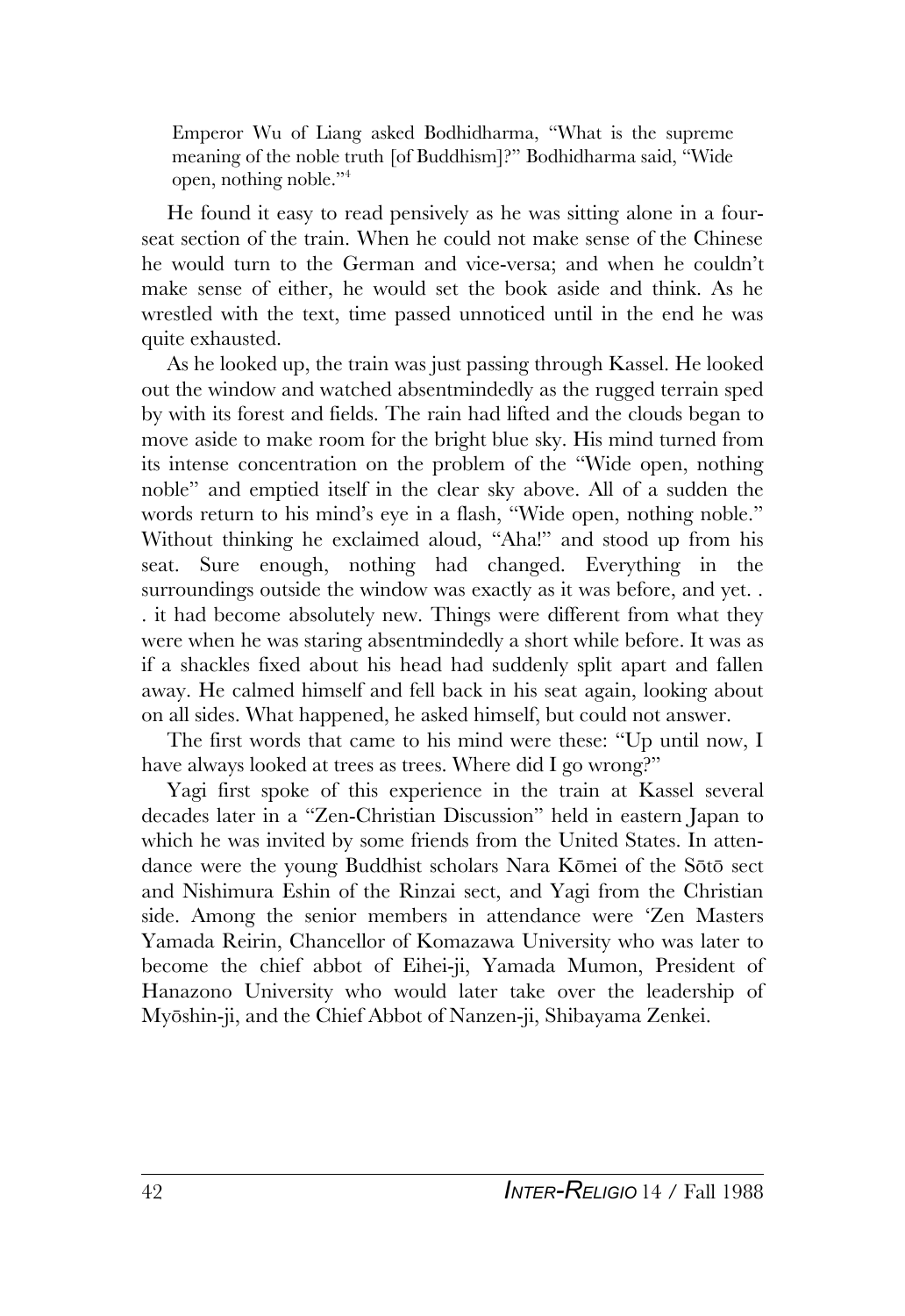Mumon Rõshi responded to Yagi's account by relating his own experience of awakening; He concluded, acknowledging Yagi's experience, "This is not something peculiar to me  $-$  Yagi said the same thing. It is an experience that touches the very foundations of religion."

After his experience in the train through Kassel, Yagi quickly came to an understanding of Buddhist thought and grew progressively close to Buddhism, leading him to publish an important book, *Points of Convergence between Christianity and Buddhism*. <sup>5</sup> Later I was to meet Yagi through participating in these meeting and we were to author jointly several works on the theme of Buddhist-Christian dialogue.

## *Zen experience, Zen consciousness, Zen thought*

What is "Zen experience"? Nothing more than the vigorous forceful aside of intellectual understanding. As the Zen saying has it, "Hot and cold are things you know." It is the realm where, as Dõgen says, quoting the Lotus Sûtra, "only a Buddha communicates with a Buddha," which is precisely why it makes no sense at all to people in society at large who are straying about aimlessly. To understand the Buddhist realm of enlightenment, one must oneself become Buddha. This is what is meant by saying that "only a Buddha communicates with a Buddha." And in the same way that it is not through talking about hot and cold but only when one has taken a drink of water can one know the difference between hot and cold, enlightenment or satori is a matter of experience. As long as one has not experience this intimately and of one's own, the satori that takes place in the head through the mere toying with words, one is no more than a "scholar" drawing inferences and writing them up in books. In the phrase of Dõgen, such one is a teacher-monk." It is only to be expected that the scholar begins by not knowing anything at all, and after dedication to a reading of the literature slowly a picture should emerge in his head. Since scholars are only persons with a generally good head on their shoulders, it only stands to reason that they should be able to make some sense of things by reading the literature. And then, applying their own powers of discrimination, they write it up. But the religionist begins with some experience. Lacking the power of expression or discursive thinking, they may not be able to write down what happened, or at least not write it very well. Hence the peculiar outcome that the books of clear-thinking scholars, who have had no experience of their own, sell.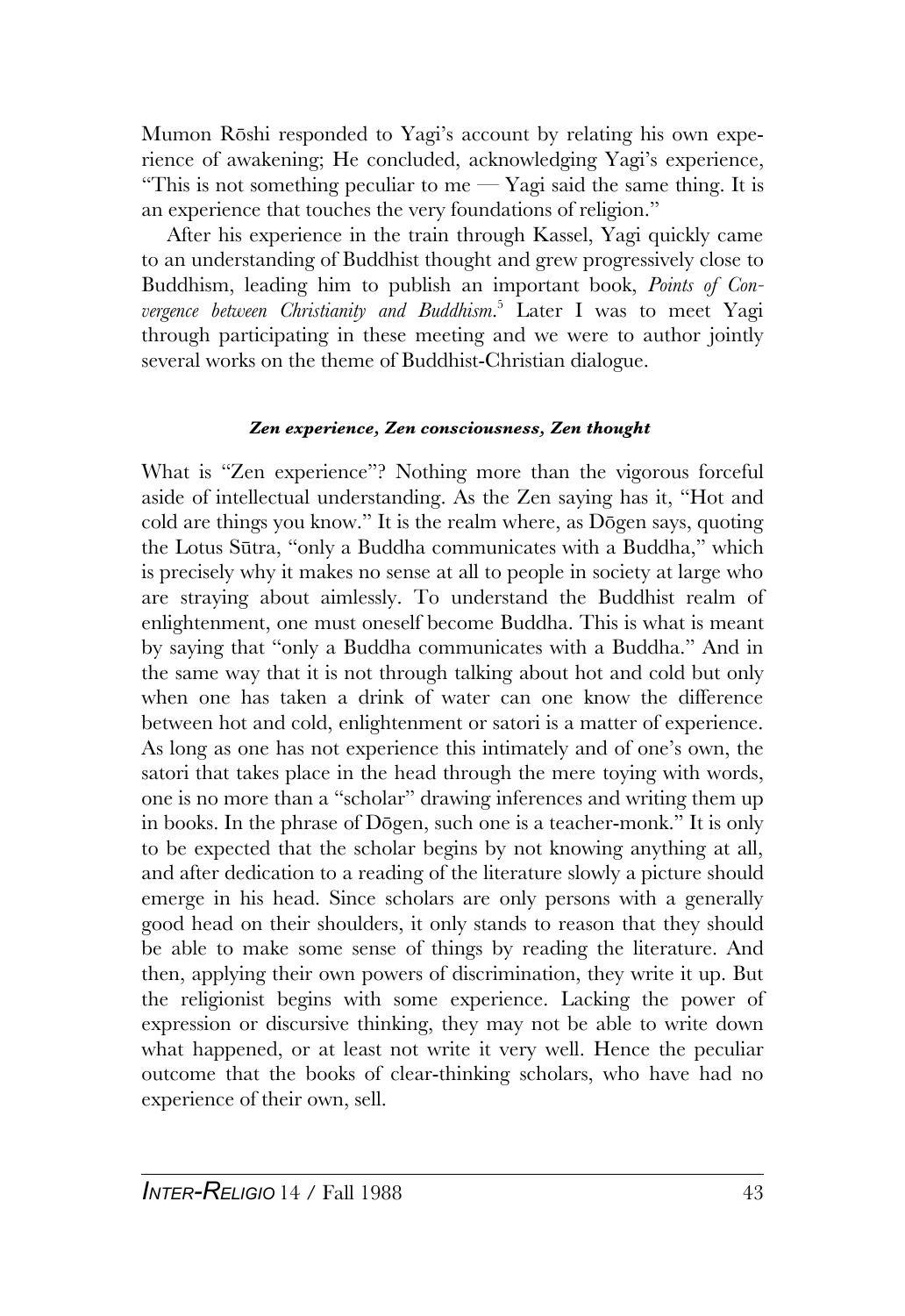"Religious experience" as something human that is closed off to the world of dogs and cats, can only occur in the realm of "consciousness." Zen *experience* is always Zen *consciousness*. If it were only a matter of knowing hot and cold by experience, the dogs and cats could do it as well. But human experience, including the experience of Zen, engages consciousness. And once consciousness has been engaged it develops to the point of intellectual expression. This is why we must not only speak of Zen consciousness but also of Zen *thought*. Daisetsu Sensei's notion of "the history of Zen thought" sees this process unfolding historically.

In the same way, as an experience becomes conscious and takes shape as Zen thought, the disposition, upbringing, education that one brings to an experience figure in as important elements. Thus the very same experience of its own lead to different intellectual expressions. Just as the Zen of Master Dõgen, Master Bankei, and of Master Hakuin are all three *Japanese* Zen and yet all three distinct, the "Zen experience" they share in some sense lead to versions of "Zen thought" that seem to head in opposite directions.

### *"I have seen the true suchness" — Yagi's own explanation*

The experience in the train in Kassel which Mumon Rõshi acknowledged as touching the very foundations of religion, for Yagi himself did not make any sense at first. But as he regained his composure, he was able first to find the words to express it in his *consciousness* and with the passing of time to come to an explanation in *thought*.

Yagi himself said: "The first impression to reach consciousness and be verbalized was 'Up until now, I have always looked at trees as trees [probably due to the fact that he was looking out the window and the first thing that struck his eye were the trees]. Where did I go wrong?'" When he later tried to expand on this, Yagi came to the following explanation, clearly at the level of *thought*. I quote him at length:

Take a plum tree for example. The statement that "the plum tree is a plum tree" we take to mean that the subject of the statement is a real plum tree while the predicate refers to the general concept of a plum tree. The first subject, "the plum tree," is a single, concrete reality but the appended words "is a plum tree" refers to a social convention, an abstract concept. This constitutes the predicate. For instance, peach trees and apricot-almond trees belong to the same genus of "plum tree." In the spring they burst into the same bright, splendid red and white blossoms; their fruits can be pickled and dried or made into plum wine.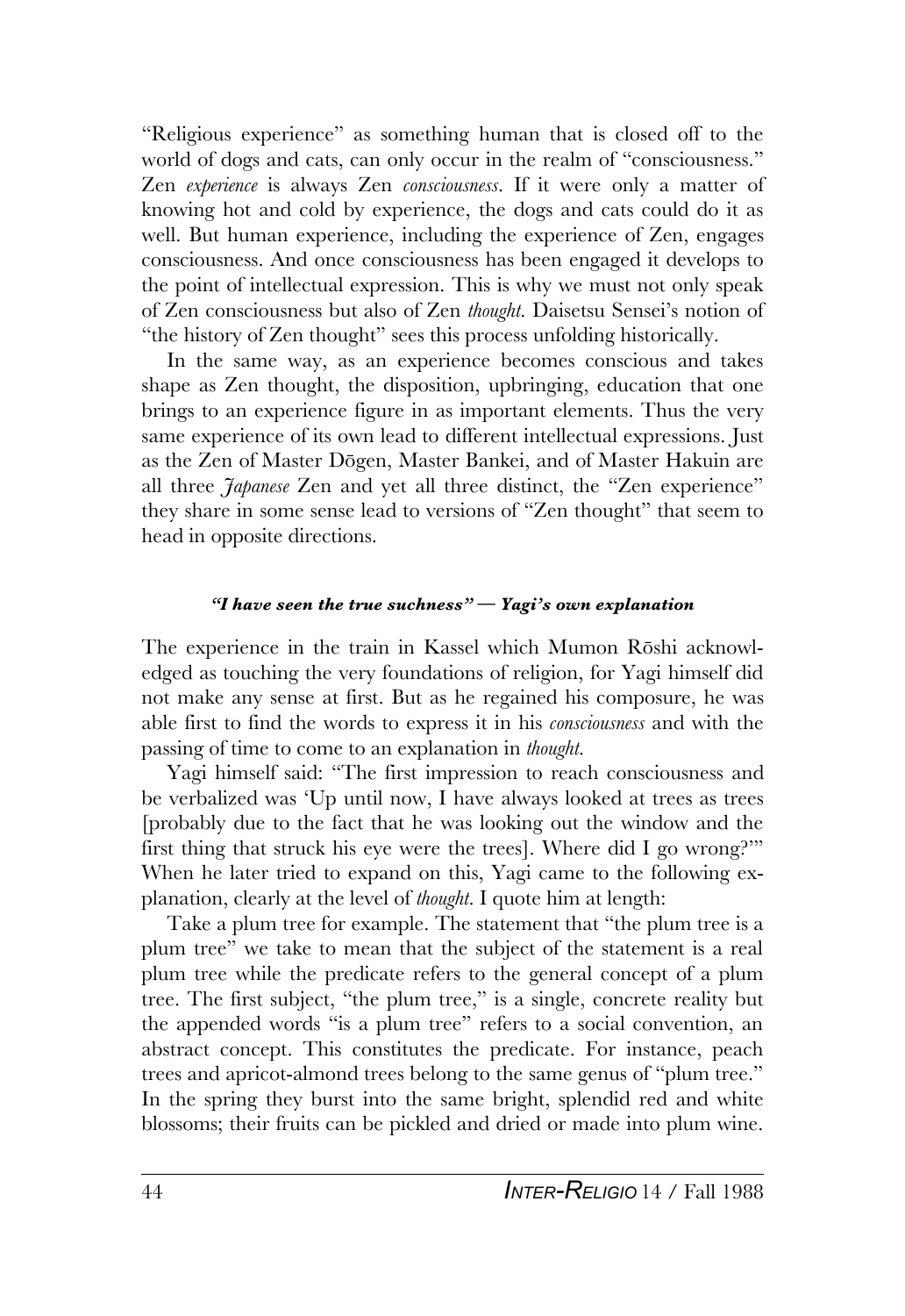Everyone knows this and so it belongs to the conceptual content of what a plum tree is. This is the predicate, and it belongs to the general sentence expressed in the form, "S is P." The predicate P represents the socially conventional notion in which the subject S is embraced. As a result of connotation and dissolution, P in fact has come to take predominance over S. When we say ,"The plum tree is a plum tree," the plum tree in the predicate, since it is a social convention, does not take the trouble to see the real plum tree as the "true suchness," and since it has been given a connotation and dissolved into social convention, social convention takes preeminence.

As human beings we are born into a world of "words." Unlike Adam and Eve in the biblical story, we do not first come into contact with "entities" around us and only then give them "names." We begin by learning the "words," then pick up their conceptual content, and finally know individual things like plum trees which are embraced in this conceptual content. Things were different for Adam, it would appear. As the first human being whenever he came in touch with an "entity" *for the very first time*, he gave it a "name." This is probably what Buddhism means by "true suchness." Not so for us, who are born into a world of words, hear them spoken, learn what they mean from our mother and father, and then know things like particular plum trees as things contained in the concept. As a result, the social convention P takes precedence over the individual entity S. In the example of the plum tree, we first learn about plum trees from our parents and only afterwards know a particular thing to be the sort of plum tree we have been taught about. In this way we are supposed to understand plum trees. But is this really the way to understand the concrete plum tree?

In this way, "conceptuality," which is not equivalent to reality, decides the being of an "entity." Consequently the true entity  $-$  its socalled true suchness — eludes our view. Plum trees are one thing, but what about fellow human beings? The Germans have one set of conventions about the Japanese. Then a Japanese shows up, and they think in terms of their conventions. Since the social conventions take precedence, they presume that the individual in front of them corresponds to their notion. And on that basis, as an individual who fits the mold of their conventions, they expect him to behave accordingly and even require it. Should it happen that the average understanding of the German for the Japanese is at a low level, the results are most peculiar.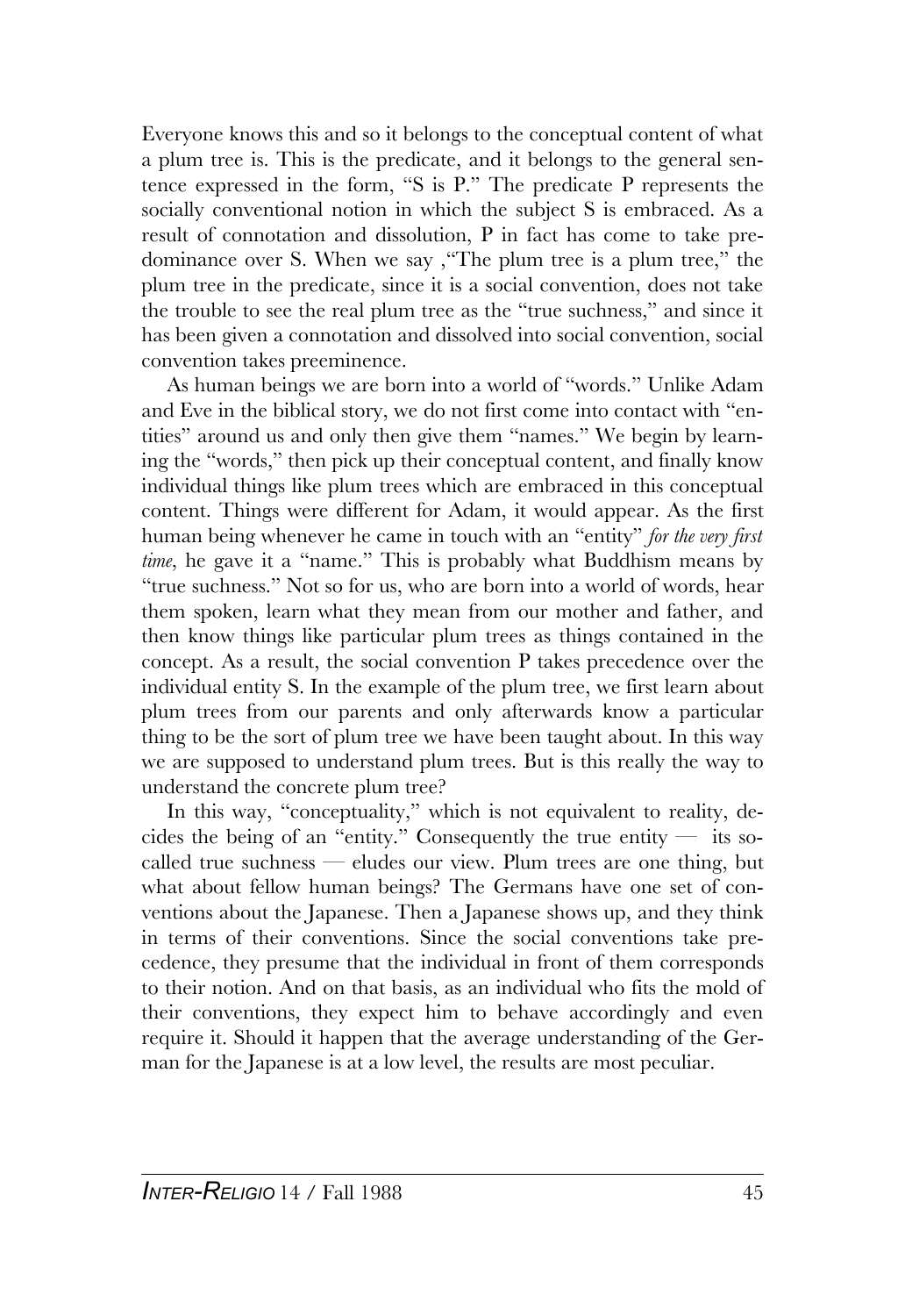Lacking from the outset contact with actual reality, their social conventions determine what reality should look like in advance. And if the one who has been so determined objects at the stupidity of it all, he will find himself alienated from personal communication. In such circumstances, "interpersonal communication" and the like collapse. When *social convention* takes precedence over *existence*, there are distortions. Thus the existential reality of the "original self' of human beings is not something to be grasped and determined by way of such conceptions. This was the first time I had reflected on what it means to understand "reality" from given "ideas."

What my eyes were opened to was the immense error of trying to understand things by beginning with something like a social convention. In the case of Christianity, also, to understand things by beginning from the scriptures, the words of the scriptures take precedence over the facts. On the grounds that "The bible says so," one looks at the world in a determined way. One must see clearly what it means to take rather the ineluctable existential "fact" of "human existence" as prior to "words." Heretofore the concept has taken precedence over the reality and then turned around to determine what reality is. Is this not a topsy-turvy illusion? Is not the idea that words are prior to things precisely what the *Heart Sûtra* means when it talks of "thought-coverings."<sup>6</sup>

#### *Mumon Rõshi's Religious Experience*

Yamada Mumon Rõshi, when a student at Tõyõ University, practiced under Kawaguchi Ekai, known as the first to have transmitted Tibetan esoteric Buddhism to Japan. Since his elder brother had died of tuberculosis, it seemed as if the home in which he was raised had been infected. In his own case, the disease broke out as a result of nutritional insufficiencies accompanying life in a temple where the vinaya was followed strictly. In any event, it was a life of rising early in the morning to do the cleaning and make preparations for the meal, going to university and returning only late to face more household chores and a night of study.

Kawaguchi Ekai Rõshi's mother secretly told the young Mumon from time to time, "Choyan (Mumon Rõshi nickname), please use this money to buy some fish to cook and eat, but don't tell my son about it." Ekai Rõshi kept the vinaya of the Tibetan esoteric tradition strictly. The young Mumon Rõshi thought to himself. "The pure monk is lacking in filial piety."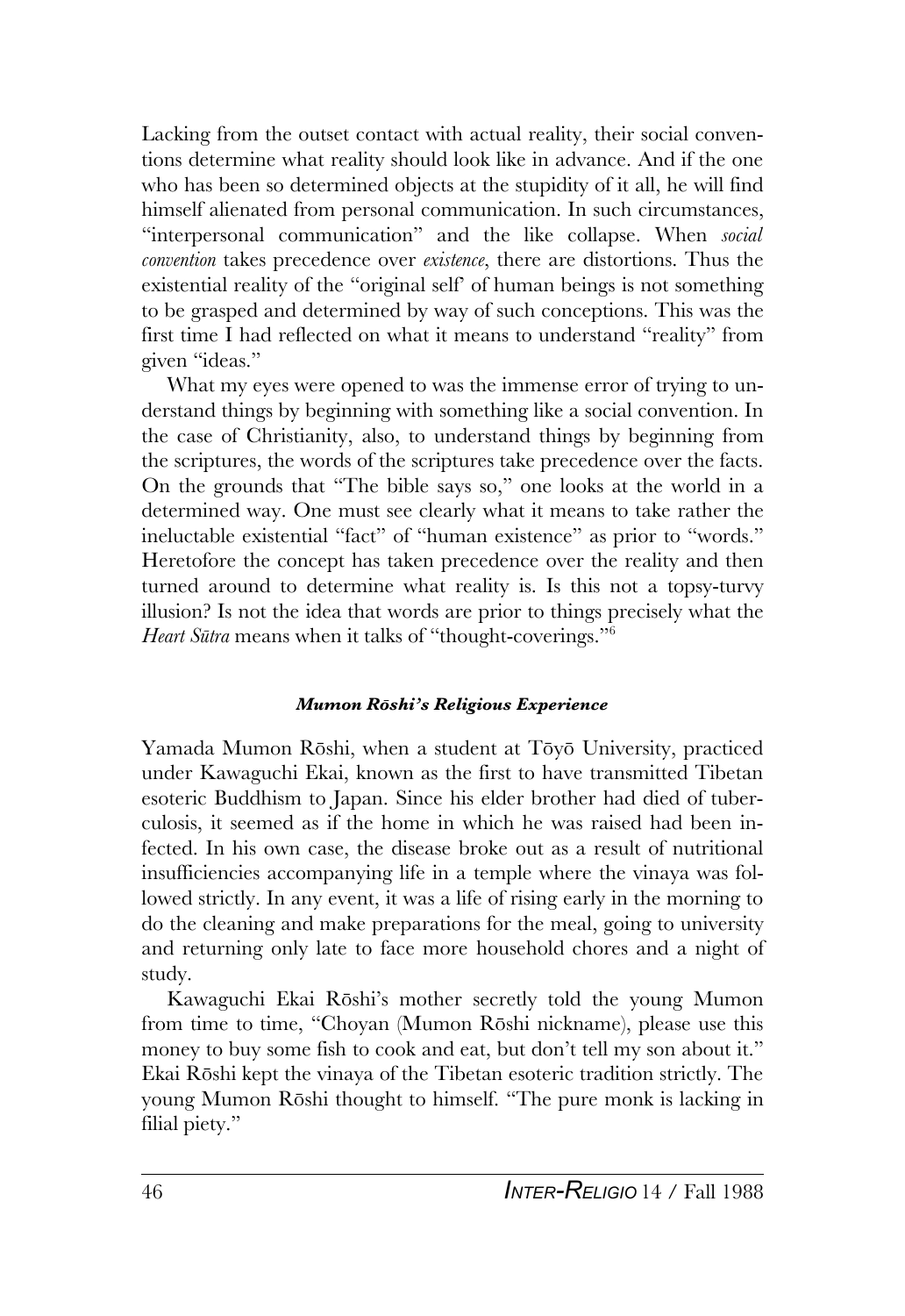In such a severe life the young Mumon contracted a serious case of tuberculosis. Forsaken by the doctors, he left the hospital to convalesce at home. At the time, the idea of taking a cure at home was equivalent to waiting to die.

On one occasion, probably sitting on the porch, a cool wind crossed his fevered cheeks and he thought to himself, "What is this thing we call the wind That's it — the wind is air. And if that is the case, it was the air that passed." He continued in this vein. "I had completed forgotten about it, but the wind has been with me from the moment I was born, giving me life." Without air, humans die. This all-important air has been there all along, silently giving life. And not only the air. Water and food and sun, too.

"I had thought I was living by myself, but actually I live by being kept alive," it struck him. This was the first time that Mumon Rõshi awakened to the world of religion. He realized the existence of the "individual" and the "super-individual."

There is an autobiographical novel by Kurata Hyakuzõ entitled Coradiant Life. Although the work pales by comparison with his play about Shinran, The Monk and his Disciples, praised by Romain Rolland (1866-1944) as the greatest piece of religious literature in the twentieth century, I would like to draw attention to something Kurata says near the outset of the work:

If you want to understand the fact that you cannot live on your own power, that your strength alone is not enough to keep alive, you need only look at the baby.

If no one does nothing when a baby is dropped into the world at birth, it will certainly die of cold and starvation. Its parents are there to raise it, and even if they are not, someone will step in to take care of the child so that it does not die. In addition, since we cannot live without air and food and water, the idea of someone living "on their own" is out of the question.

Zen is often said to be a religion for oneself alone, and I have to agree. But whoever got the idea that Zen is a religion of "self-power" is wrong. As long as religion is religion, it must not be a religion of selfpower. For one cannot live on one's own . .

Mumon Rõshi, on coming to the realization that it is not that he had been living all along but that he had been being kept alive, composed the following short verse: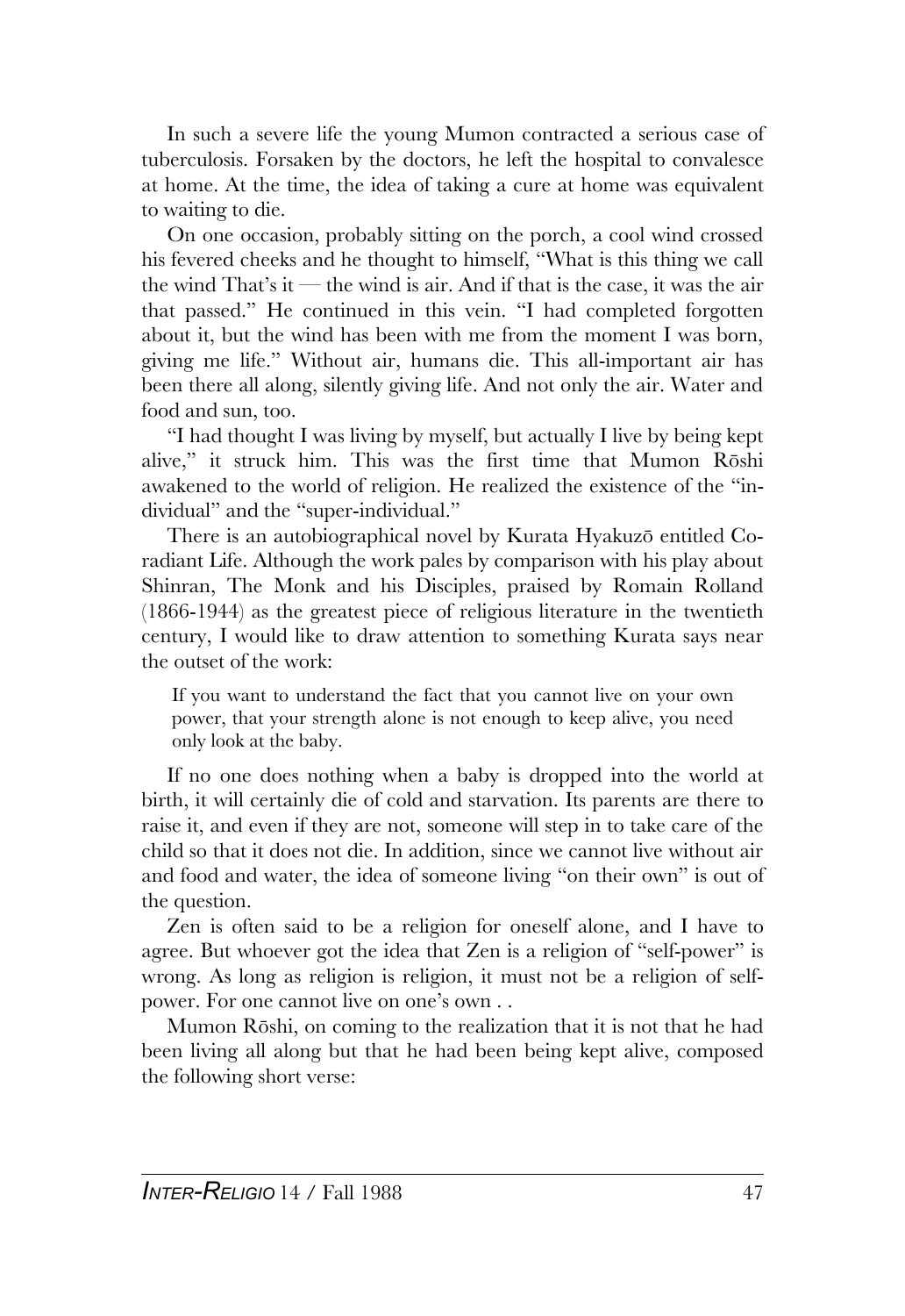Something great there is that gives me life, The chill of the morning wind has taught me.

This was Mumon Rõshi's first experience in religion.

Later Mumon Rõshi was cured of his tuberculosis by a Zen monk who applied the "loquat-leaf cure," which freed him to become a student at the Rinzai sect's Hanazono University in Kyoto. On the rõshi's own account, he wavered back and forth in his heart between Christianity and Buddhism, and wearing the robes of a young Buddhist novice he would even go to church on Sunday. So fervent was he that it seems he was even allowed to preach in the pastor's place.

## *Mumon Rõshi's Zen Experience*

Being a Zen university, there were occasional periods set aside for *sesshin*, which consisted of living for a week in a monastery and practicing *zazen*. Outside of Kyoto in a place called Yahata stands the Zen temple of Enpuku-ji which is used for such concentrated Zen sessions. The president of Hanazono University at the time was Kõzuki Tesshu Rõshi. Practice in the Rinzai sect involves not only *zazen* but also the practice of the kõan. Having received a kõan from one's spiritual director, one enters the room of the rõshi for a question-and-answer form of "Dharma-debate." This form of discipleship is called "solitary visit" "entering the room." The disciple's answer is found wanting, and the rõshi sounds a small hand bell. This signals the end of the interview. The disciple retires from the rõshi's room to the Zen hall where he returns to *zazen* to ponder again a response to the kõan he has received. Sitting in contemplation "single-minded and undisturbed," the disciple devises a new response to the kõan and returns to the rõshi's room to report. Most of the time the response is flatly rejected by a tinkle of the bell and the disciple must return once again to *zazen*.

Young Mumon, still suffering from his malady, was sitting in contemplation. Directly across from him a student was seated solemnly meditating. Seeing this, the young Mumon felt his competitive temperament well up and, not to be outdone, exerted all his energy into meditating. When it was time for a recess, everyone got up from contemplation to stretch their legs and move about. The solemnly seated student did not budge, but stayed there motionless throughout the recess. This young man would later become Shirõzu Rõshi, master of the Heirin-ji Zen hall. Prior to entering Hanazono, he had practiced at a Zen temple in Kyushu. With the help of this school friend, the young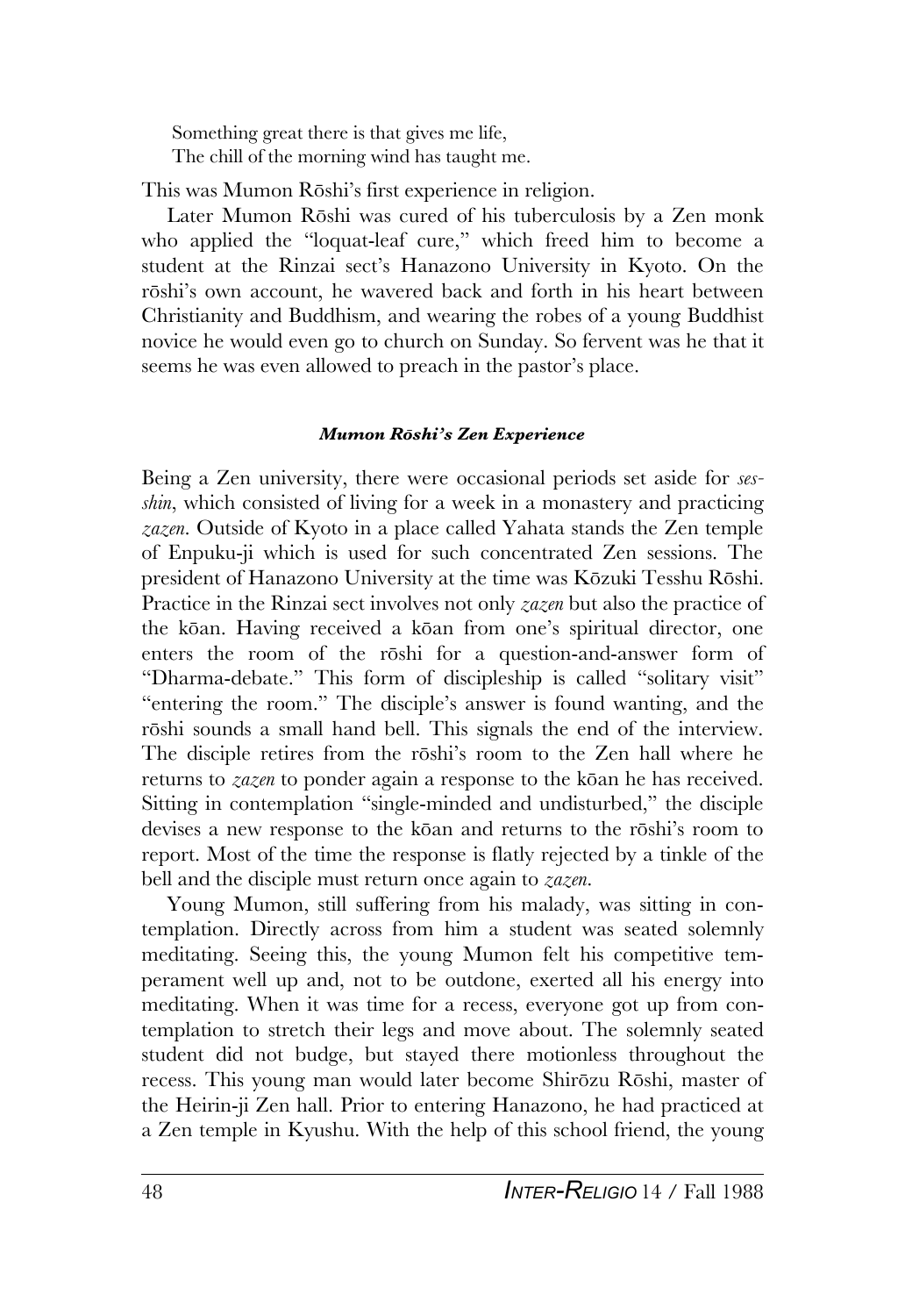Mumon was able to make great progress in dhyãna or Zen contemplation. To this day Mumon Rõshi stresses, "A friend is a blessing."

On one occasion, having just left the room of Kõizuki Rõishi and walking along the corridor that leads back to the contemplation hall, the sound of the bell of rejection still ringing in his hears, young Mumon noticed a ginkgo tree in the garden. When his eyes fell on its bright yellow leaves the young Mumon felt himself enter the realm of the "dropping off of body-mind." He experienced himself as becoming one with the yellow ginkgo leaves. It was an impressive awakening to the realm where "things and I are one," a self-awareness of what Zen calls the person of no rank." This was the real beginning of Mumon Rõshi's entry into Zen.

He had been commuting back and forth between the master's bell and pondering his kõan in dhyãna, but it was when he was enlightened to the "formless self" where "self and other are not two" by becoming one with the yellow ginkgo tree back in the garden that he realized Hakuin's Great Matter: that the trans-individual and the individual are not divided but of one body. Individual and trans-individual can be distinguished but not separated; that is, they are unidentifiable but inseparable. He had walked through the Dharma gate of "non-duality." For the first time Mumon Rõshi became a Zen disciple awakened to the Original Self — what I call "in one breath, a trans-individual individual."

## *Experiencing the very foundations of religion*

In the first "Zen-Christian Dialogue," Yamada Mumon Rõshi spoke of his experience in this terms:

This is not something peculiar to me—Yagi said the same thing. It is an experience that touches the very foundations of religion, quite apart from one's being Buddhist or Christian.

What does this "experience that touched the very foundations of religion" mean? When Mumon Rõshi looked at the yellow leaves of the ginkgo tree and Yagi looked out the train window in Kassel at the woods, they both awakened to something. What did the two of them see?

Let us first recall briefly what Yagi had to say in the last chapter:

I had seen 'true suchness.'... Until then, I had always thought "A tree is a tree," but now for the first time I understood how wrong I had been.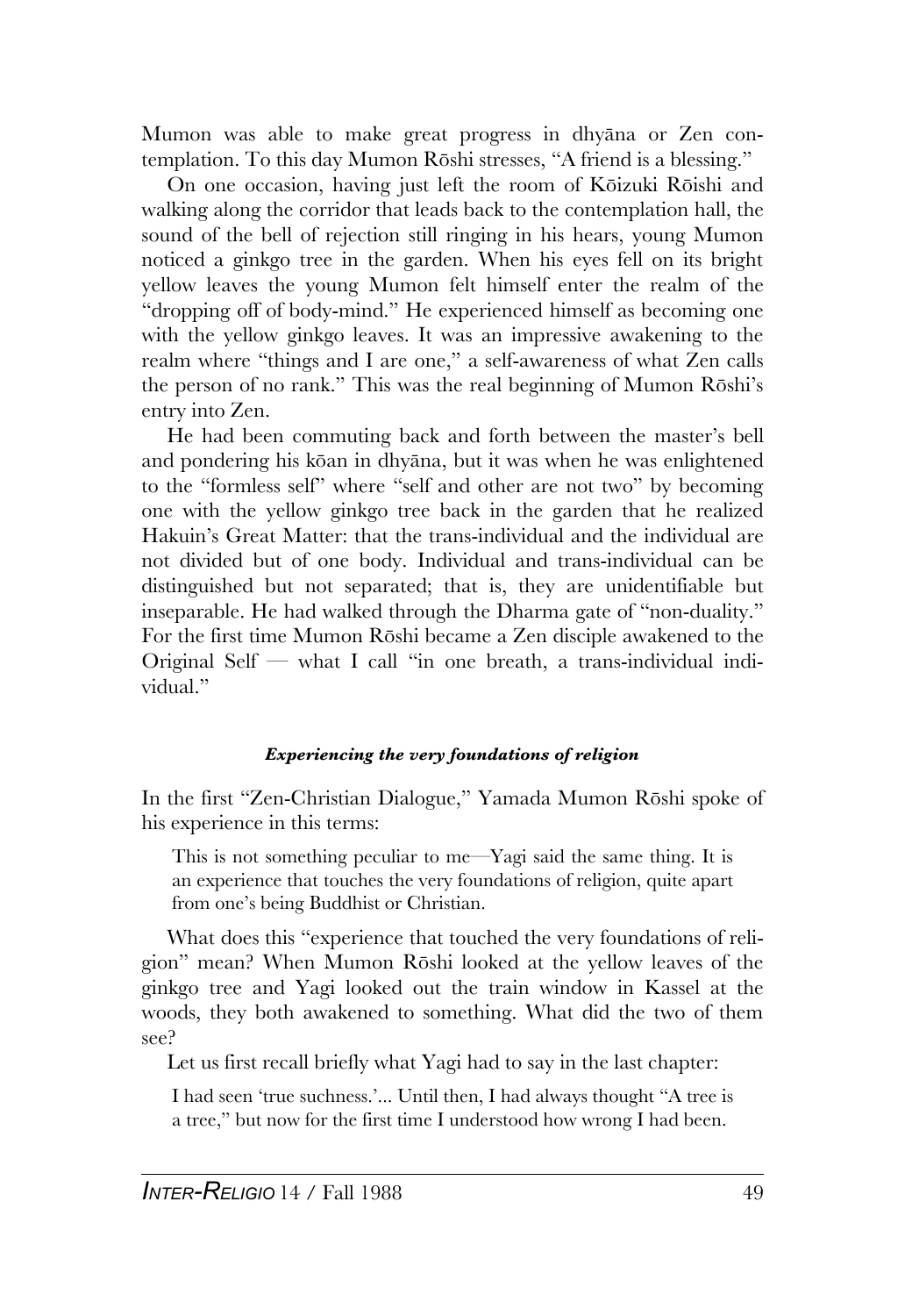In explaining this, Yagi adds:

When we look at an actual "plum tree," we do not see its "true suchness." It has been dispersed into social conventions which takes then precedence over the actual tree itself.

Imagine a plum tree. When we say "The plum tree is a plum tree," the words *the plum tree* which form the subject of the proposition refer to the actual tree itself, while the words *is a plum tree* are the predicate which refer to one of our social conventions. "S is P" thus means that S is wrapped up in P and dissolved in it. We no longer see the actual tree in its true suchness when we see with our social conventions. This is the way Yagi made rational sense of the consciousness of his experience.

What does this all mean? If I can put it in my own words, it is because the seeing *subject* is the ego that this takes place. Social convention refers to the discriminating ego. In the experience of *dhyãna* — an experience referred to variously as no-ego, no-mind, or *samãdhi* — the ego is dropped off and the world of discrimination it fashions is left behind, so that a world is opened up in which the "true person" (the new subject or Original Self) *sees* "true suchness" (completely new existence, the true face of the dharmas). This is the experience of transcendence or self-awareness called no-ego, no-mind, Original Self, in which what is seen by the Formless Self or true person is the "as-it-isness" of reality. Thus to speak of religious experience is to speak of an appropriation of a dropping-off of ego and an awareness of the Original, Formless Self. In other words, it is the true person that is seeing and hearing true suchness. This is what Bashõ celebrates in his image of the splash of water as the frog leaps into an old pond or in the following verse:

Look closely, you will see The flower on the hedge Of mother's-heart is blooming.

It is that of which the Christian scripture says:

Behold, all things are become new! [2 Cor. 5:17]

All of this point to the opening of the world of true suchness. This is what Mumon Rõshi means by "an experience that touches the very foundations of religion, quite apart from one's being Buddhist or Christian."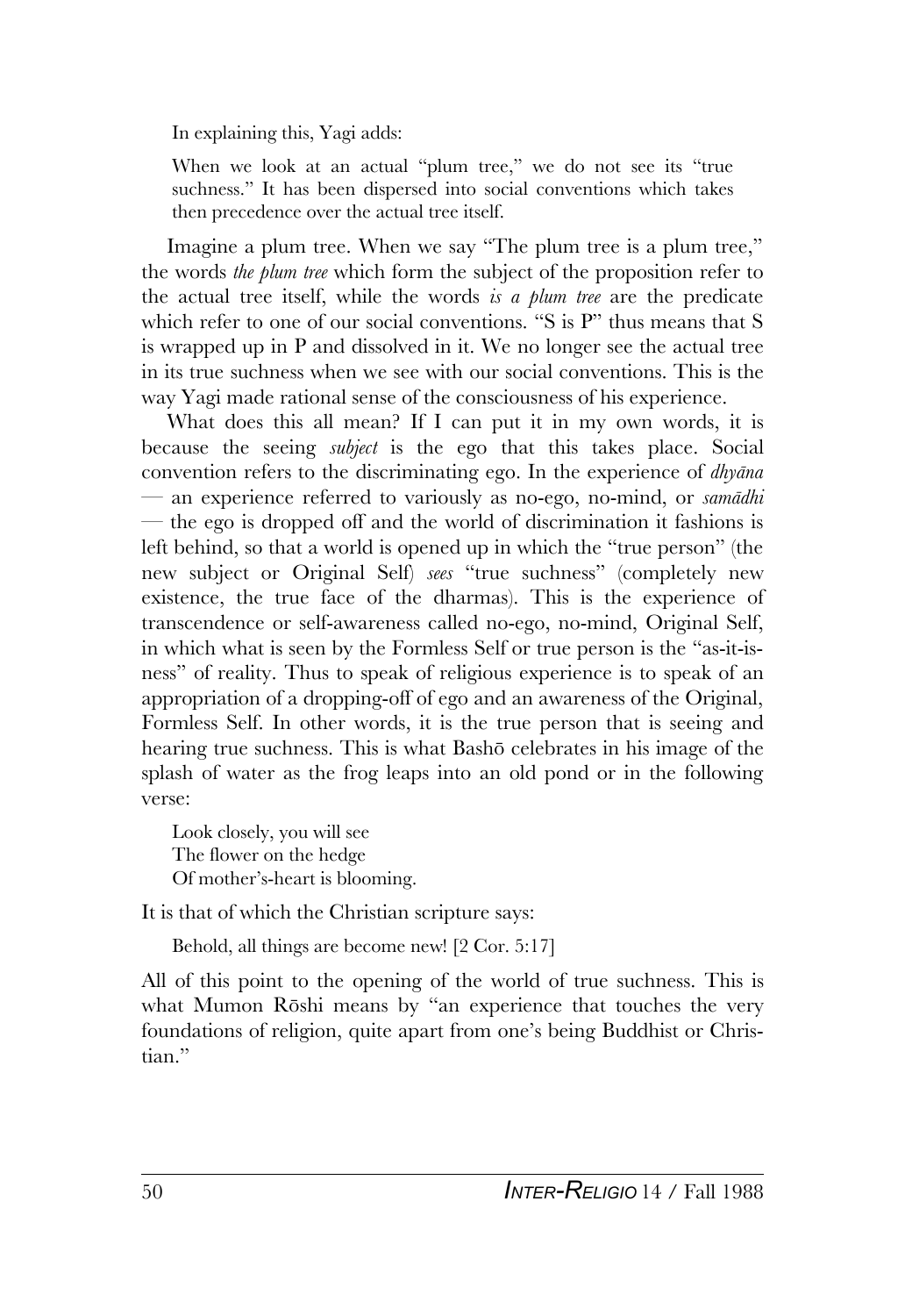## *Who gives things names?*

Yagi, we recall, spoke of the problem of language. Like social conventions, the proposition itself, "The plum tree is a plum tree," is also words. Human beings are born into a world of language. From the very beginning ours is a world of language. In the Old Testament story, the things that the first man and woman came into contact with were completely new. The Garden of Eden was already filled with things  $-$  in Buddhism we would call them dharmas — like mountains and rivers, trees and sky and clouds, when Adam come on to the scene. God then brought him his new creations one by one "to see what name he would give them." Adam looked at *completely new things* — in Buddhist terms, we would say he looked at their true suchness — and gave them each a name.

With us it is different. As bearers of the original sin for which paradise was lost, we are born into a world of words. First we learn the words, then their conceptual meaning, and only *know* through the medium of those concepts what a "plum tree" is. Adam, as the first man, first contacted things in their raw newness and then gave them names. This raw, original novelty is what Buddhism calls true suchness; it is also what Adam saw in the Garden of Eden. The "first man" of the Judeo-Christian tradition, or what Zen Buddhism calls the "true person," has no ego and therefore does not discriminate. For he had not yet eaten of the tree of "knowledge."

But the first man sinned. The woman was first tempted by the serpent, a messenger of the devil, and the man followed to eat of the "forbidden fruit." By eating of the tree of knowledge, human beings became an ego that discriminates — they became bearers of original sin.

"Which is more important for you, God or me?" Faced with this question from Eve, Adam must have thought to himself, "But of course, God is more important," but his answer was rather, "You are." After the woman had been deceived Adam was led astray and the human race was burdened with original sin. Though they were supposed to see things in their complete newness, once they had eaten of the forbidden fruit of knowledge, the names they affixed to things were no longer attached to the true suchness of things.

This is what Buddhism refers to as *vijñãna* or discriminating knowledge. This is in the final analysis the work of the ego. As a result, when we think that we are coming into contact with things in their complete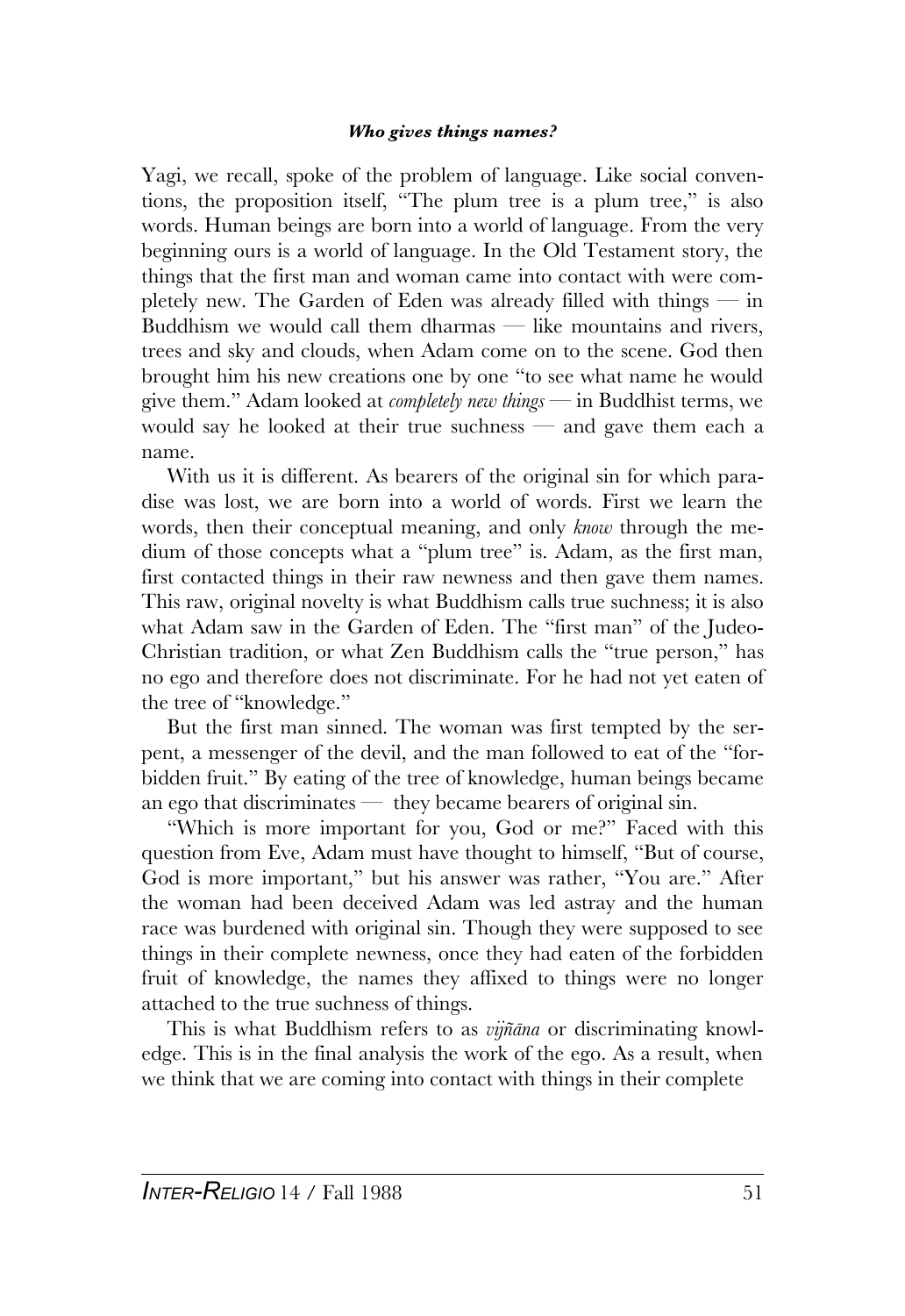newness or true suchness, we have not left the realm of the ego's discriminating. So long as we cannot part from the discriminations of the ego that have piled up from what we learned at our mother's knee, at kindergarten, through primary school, high school, and university, *satori* cannot open up and we are closed off from the non-discriminating wisdom of *prajñã*.

Who then can truly give the things of existence their proper name? Not the ego who is the subject of *vijñãna*, but only the Original Self who is the subject of *prajñã*. Only a new Adam and Eve, true persons who have regained the paradise lost, can do so.

After his experience in the train at Kassel, Yagi came to appreciate these things and came to a good understanding of Buddhism, and brought the "eye of the heart" (the wisdom-eye of *prajñã*) to bear on his own study of Christian theology.

In the past ten years I have become close friends with Yagi and have continued the Christian-Buddhist dialogue. On one occasion, I put question to him, "What is the most important thing you as a Christian have learned from Buddhism?" Yagi did not have to give the matter a second thought. "The 'not relying on words' of Zen."

What can it mean for a Christian to accept Zen's claim of a direct transmission from mind to mind not relying on words? The meaning of Yagi's religious experience in the train at Kassel consists in an *awakening* to the fact that the idea of seeing and understanding "things" by first having the "words" by means of which a "conceptuality" out of touch with reality (social convention, discrimination) inverts "existence" (the true face of dharmas, their true suchness) is a grave error. When the Christian takes the Bible as a foundation for understanding things, words takes precedence over things. It means looking at the things of life in the light of what "the scripture tells us." In a strong protest against this sort of faith and theology, Yagi has continued to insist that the ineluctable existential *facts* of human existence take precedence over *words*. Let us look for a moment at how Yagi understands the meaning of theology in the intellectual history of the world.

Heretofore concept has been prior to reality and words have turned around to determine facts. Is this not what the *Heart Sûtra* means by "mind-coverings"? In the words of the Zen rōshi Mumon Ekai:

Words do not expand on things; language adds nothing to an event. Those who accept the words lose out; those who get arrested by the phrasing have gone astray.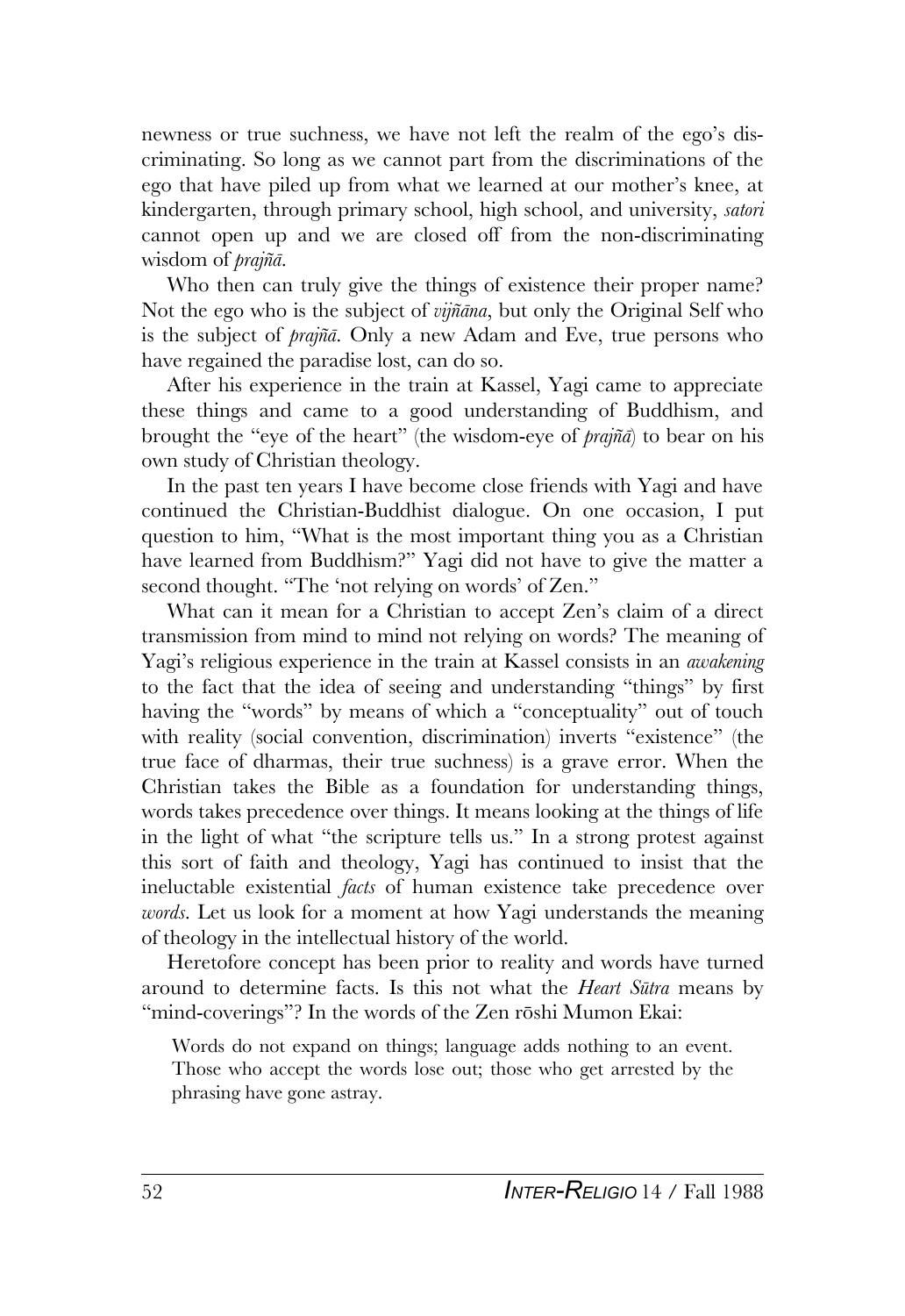For Yagi and me, Zen has rediscovered in "not relying on words" the most important meaning of religion. What would happen if Christianity were rethought in these terms? As Okamoto Kanoko says:

The plum flower blooms on the plum tree— It is no simple matter To know what things truly mean.

In an earlier chapter I alluded to the problems posed by Toynbee and Jaspers regarding "the dialogue between Christianity and Buddhism" and "the unity of the knowledge of the West with the wisdom of the East." As to the former, I believe we have gone a long ways towards realizing the dialogue. We have been able to arrive at a clear and mutual appreciation of the common foundations the two religions share. The problem from here on is to take the next step of debating together what is fundamentally different between the two religions in order that through a union of the knowledge and wisdom of East and West we may come to a common pledge to undertake together the discipline and hard study needed to inaugurate a new future for humanity.

If I may restrict myself to one of the major points in this process, I would single out Yagi's notion of the "position of thought" and the problem of "speaking from the position of the trans-individual" as an existential religious possibility. From my own Zen standpoint, which stresses "in a single breath, the trans-individual individual," I cannot allow for pronouncements from such a position. Here I see an important point of divergence between Christianity and Buddhism. But all of this awaits later discussion.

#### NOTES

- 1. The Great Matter is a stock phrase referring to the attainment of the goal of Buddhist practice. In Japan, especially in the Sõtõ Zen school, it refers to having received a sign from one's master that one is ready to receive the most profound teachings of the Buddha.
- 2. Uchimura Kanzõ (1861-1930) was one of the most prominent and influential Japanese Christians of the early twentieth century and the founder of the No-Church Movement.
- 3. Contained in vol. 17 of the Japanese edition of Suzuki's *Collected Works* (Tokyo: Iwanami Shoten, 1978), pp. 115-303.
- 4. T. 48, 140a 13-14. The passage recounts the famous encounter between Emperor Wu and Bodhidharma which opens the *Hekiganroku*. See *Two Zen Classics: Mumonkan and Hekiganroku*, trans. With commentaries of Katsuki Sekida (New York: Weatherhill, 1977), p. 147. Translation adjusted.